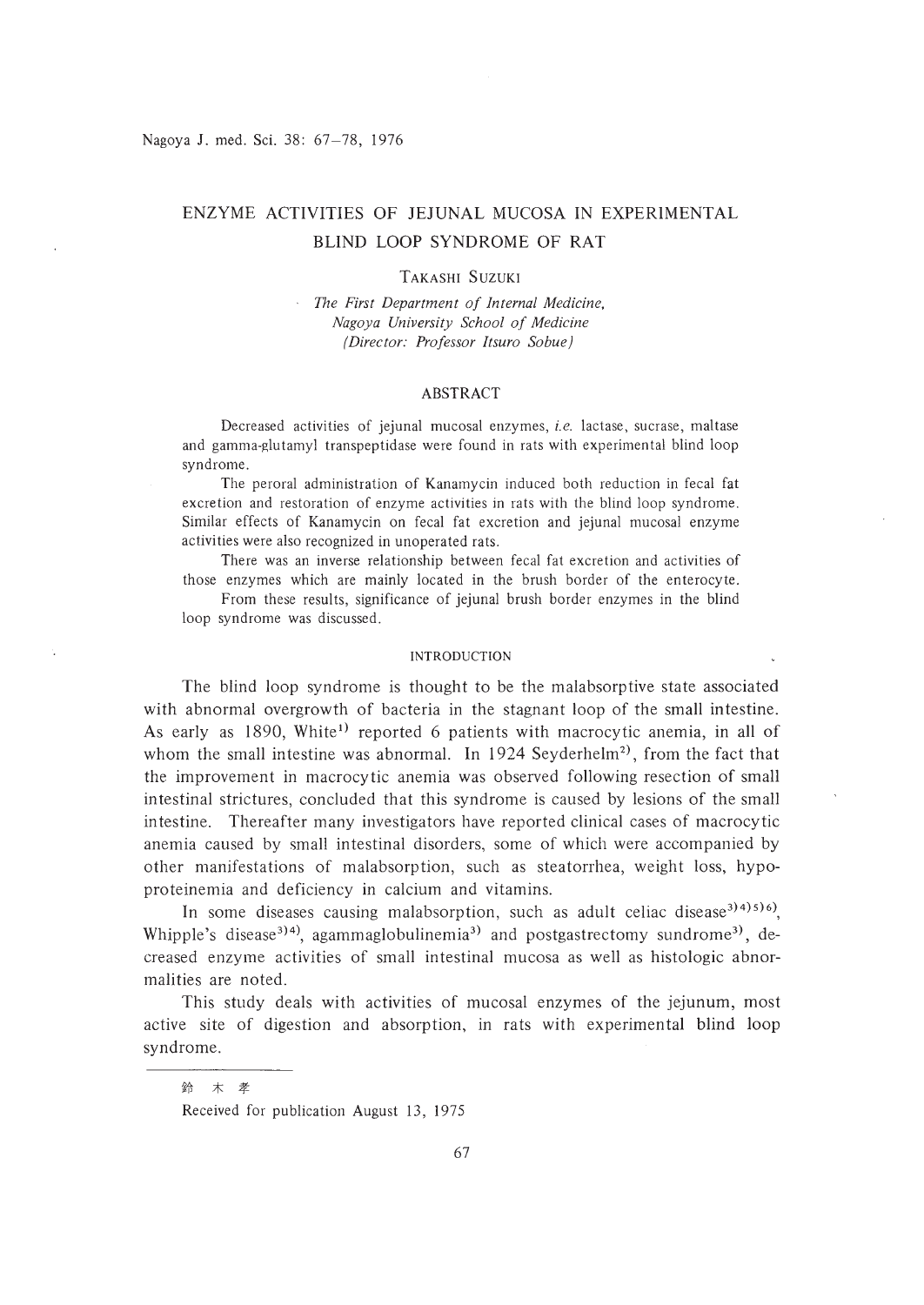#### MATERIALS AND METHODS

1. Animals: Male albino rats of Wistar strain weighing 150 g were reared and used for study when they grew up to approximately 300 g. The animals were divided into the following four groups:

a) Blind loop group,

b) Kanamycin treated blind loop group,

c) Unoperated group,

d) Kanamycin treated unoperated group.

2. Method of operation: Self-filling blind loop of the jejunum, 8 cm in length and 40 cm proximal to the ileocecal valve, were formed in rats according to the method described by Cameron<sup>7)</sup>. The scheme of the operation is illustrated in Fig.1.



Fig. I. Method of Blind Loop Formation. Arrows indicate the direction of peristalsis.

3. Raising of rats: Rats were kept in conventional cages and fed mouse food (MF) manufactured by Oriental Yeast Co. Japan, and fresh water *ad libitum.* During the period of fecal collection each rat was housed in an individual metabolic cage with a wire screen bottom in order to prevent the feces from mingling with urine and food.

4. Administration of Kanamycin (KM): In the fourth week after the operation rats with the blind loop were given 0.1 per cent solution of Kanamycin sulfate in place of drinking water for seven days *ad libitum.* Unoperated rats were also given KM solution by the same manner as the operated (20-40 mg of KM per day).

5. Determination of fecal fat excretion: A month after the operation each rat with the blind loop was kept in an individual metabolic

cage for three days in order to collect feces. Fecal fat was measured on 3-day collections of feces according to the method described by Sobel<sup>8</sup>. In rats treated with KM, fecal fat was measured for three days from day 5 to day 7 after KM administration was initiated.

In unoperated group feces were collected in the same manner at the same age as the former.

6. Assay of jejunal mucosal enzyme activities: After the collection of feces was completed, rats were killed after an overnight fast. Immediately after the sacrifice small intestines of rats were quickly removed and cut open longitudinally, and then washed with ice cold saline. After saline was thoroughly blotted with filter paper, mucosa of the proximal jejunum was scraped off with a piece of glass and stored frozen until use. At the time of enzyme assay, the mucosa was homoge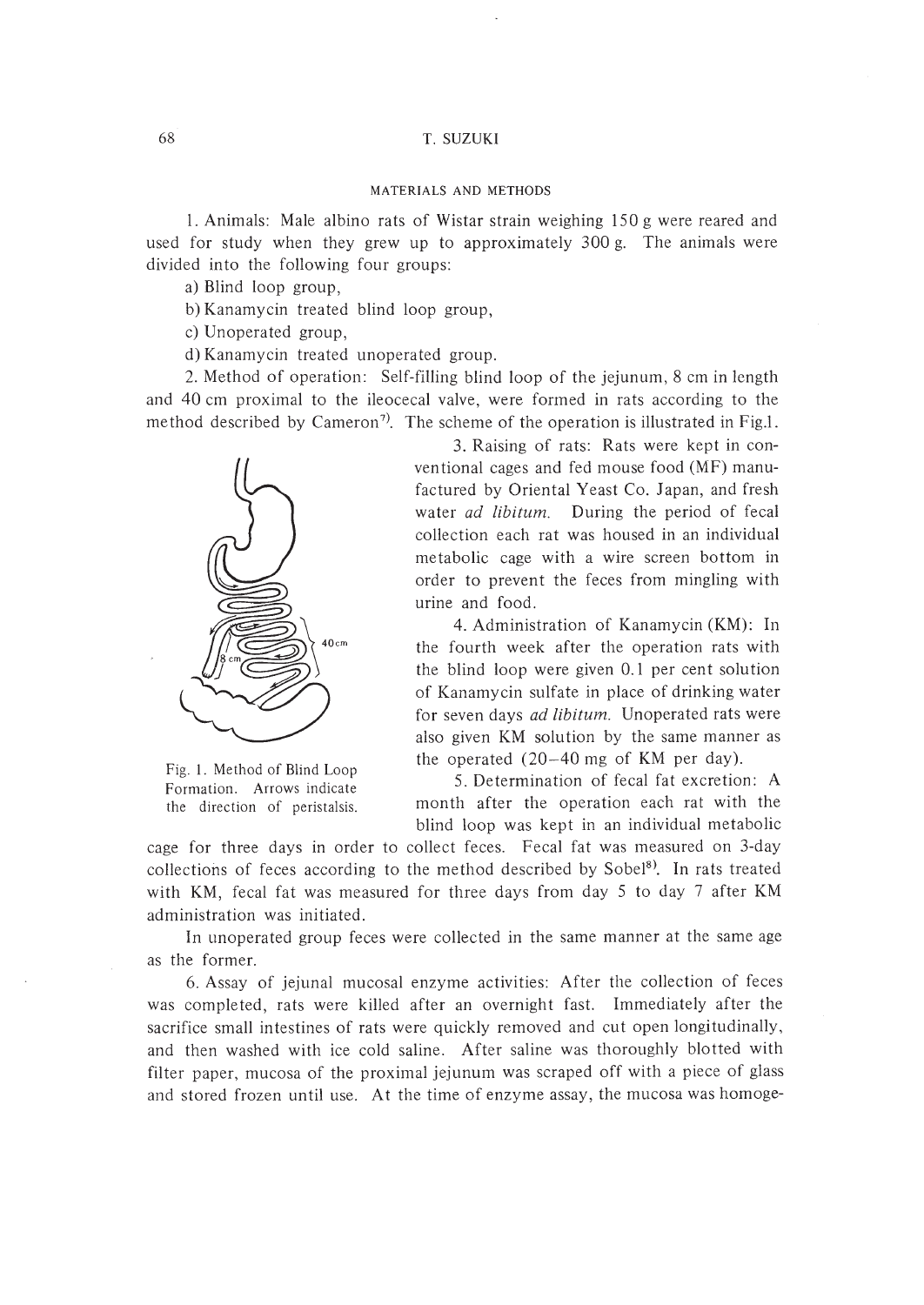nized with a glass homogenizer equipped with teflon pestle after an addition of small amount of distilled water. Aliquots of homogenate were appropriately diluted with distilled water and used as enzyme solution.

a) Disaccharidases: Determination of activities of lactase  $(\beta-D)$ -galactoside galactohydrolase, EC 3.2.1.23.), sucrase ( $\beta$ -D-fructofuranoside fructohydrolase, EC 3.2.1.26.) and maltase ( $\alpha$ -D-glucoside glucohydrolase, EC 3.2.1.20.) was performed according to the method of Dahlqvist<sup>9)</sup>. The activity was expressed as micromoles of substrate hydrolyzed per min per g of mucosal protein.

b) Leucine aminopeptidase (LAP,  $\alpha$ -aminoacyl-peptide hydrolase, EC 3.4.11. 1.): Activity of LAP was determined by the method of Goldbarg<sup>10</sup>. The activity was expressed as micromoles of  $\beta$ -naphthylamine released per min per g of mucosal protein.

c) Gamma-glutamyl transpeptidase (GGTP,  $\gamma$ -glutamyl transferase, EC 2.3.2. 2.): GGTP activity was measured by the method of Orlowski<sup>11)</sup>. The activity was expressed as micromoles of p-nitroaniline released per min per g of mucosal protein.

d) Protein content: Protein content of homogenate was measured according to the method of Lowry<sup>12)</sup> using bovine serum albumin (Dai-ichi Pure Chemical Co., Ltd.) as the standard.

### RESULTS

I. Effects of the blind loop formation on the growth of rats: Fig. 2 indicates the growth curves of both operated and unoperated rats. There was no difference in weight gain between both groups until the operation was made. After the



Fig. 2. Effect of the blind loop formation on the growth of rats. Each point and vertical bar indicate the mean and S.D. of body weight, respectively.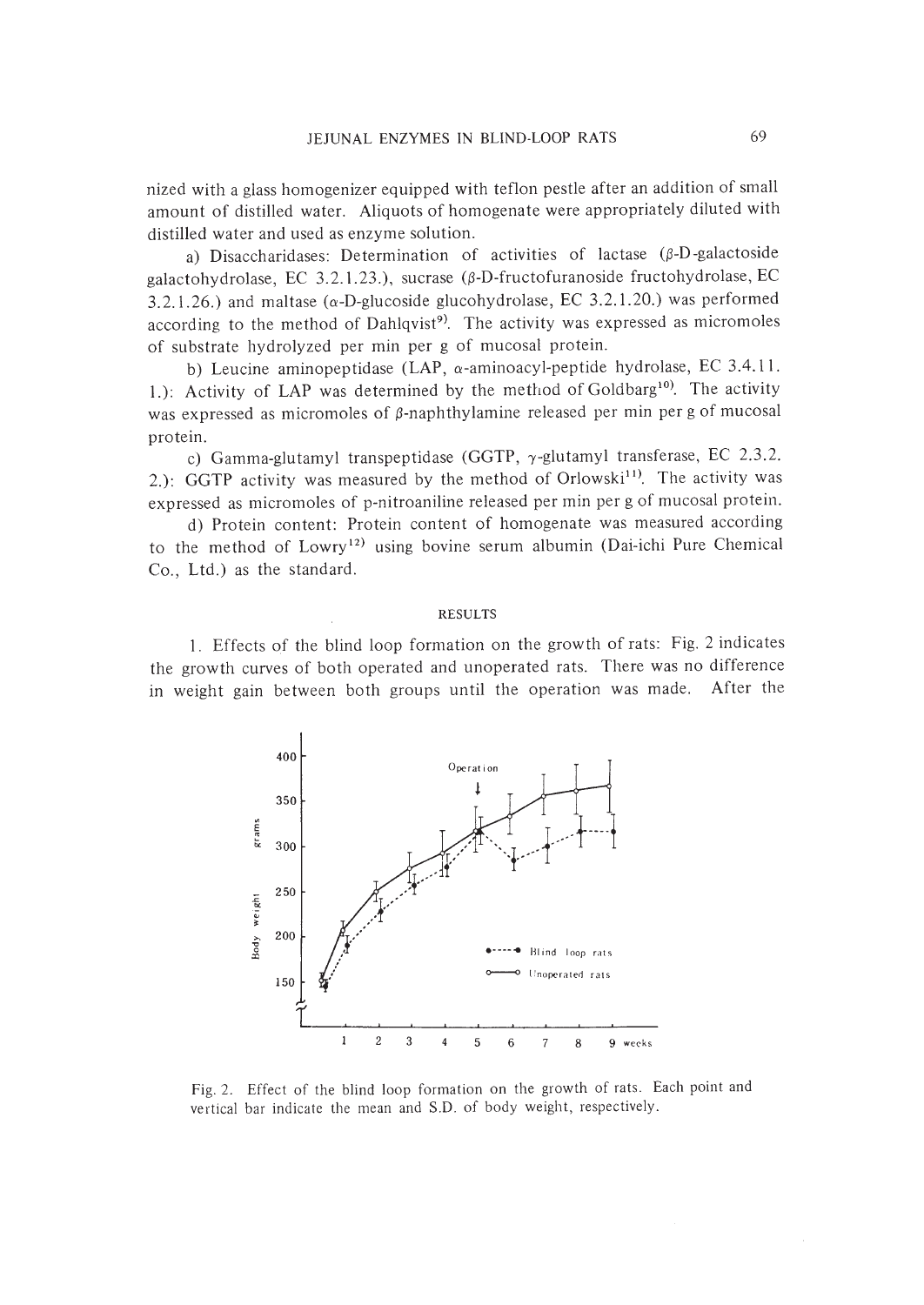operation, the rats subjected to formation of the blind loop lost their weight temporarily and then began to grow slowly again. About three weeks after the operation, the increase in body weight ceased. On the other hand, the unoperated animals continued to increase their weight until the termination of the experiment. At the time of sacrifice body weight (mean  $\pm$  S.D.) was 319.5  $\pm$  19.5 g in the former and  $369.1 \pm 29.8$  g in the latter. Their was a significant difference between these two groups  $(p < 0.01)$ .

2. Fecal fat excretion: As shown in table I, the rats with the blind loop excreted significantly increased amount of fat in stool as compared with the unoperated  $(p < 0.001)$ . Peroral administration of KM reduced definitely the fecal fat excretion of the rats with the blind loop ( $p < 0.05$ ) as well as that of the unoperated ( $p < 0.005$ ).

| Group                     | No. of rats | Fecal fat excretion<br>(mean $\pm$ S.D.) mg/day |  |
|---------------------------|-------------|-------------------------------------------------|--|
| Blind loop                |             | $394.9 \pm 75.6$                                |  |
| Blind loop, KM<br>treated | 10          | $312.1 \pm 19.5$                                |  |
| Unoperated                | 14          | $242.1 \pm 45.2$                                |  |
| Unoperated, KM<br>treated |             | $162.9 \pm 18.5$                                |  |

TABLE 1. Effects on fecal fat excretion of blind loop formation and/or peroral administration of Kanamycin

3. Activities of jejunal mucosal enzymes:

a) Disaccharidases: In table 2 activities of lactase, sucrase and maltase were shown. In the rats with the blind loop activities of the three enzymes were significantly reduced compared with those of the unoperated  $(p < 0.001)$ . After the peroral administration of KM, activities of the enzymes increased significantly  $(p < 0.05)$ , being comparable to those of normals. KM administration markedly raised the activities of these disaccharidases in the unoperated animals, too ( $p <$ 0.05).

|                           | No. of rats | Lactase<br>(mean $\pm$ S.D.) | Sucrase<br>$(\text{mean} \pm S.D.)$ | Maltase<br>(mean $\pm$ S.D.) |
|---------------------------|-------------|------------------------------|-------------------------------------|------------------------------|
| Blind loop                |             | $11.1 \pm 3.8$               | $45.0 \pm 18.5$                     | $241.4 \pm 124.4$            |
| Blind loop, KM<br>treated | 10          | $21.5 \pm 9.4$               | $77.1 \pm 15.4$                     | 434.4 $\pm$ 205.8            |
| Unoperated                | 14          | $19.0 \pm 4.3$               | $64.5 \pm 12.2$                     | $489.0 \pm 153.6$            |
| Unoperated, KM<br>treated |             | $25.1 \pm 7.3$               | $81.9 \pm 18.2$                     | $702.4 \pm 171.5$            |

TABLE 2. Effects on disaccharidase activities of the proximal jejunal mucosa of blind loop formation and/or peroral administration of Kanamycin

b) LAP: As shown in table 3, there was no difference in LAP activity among those four groups.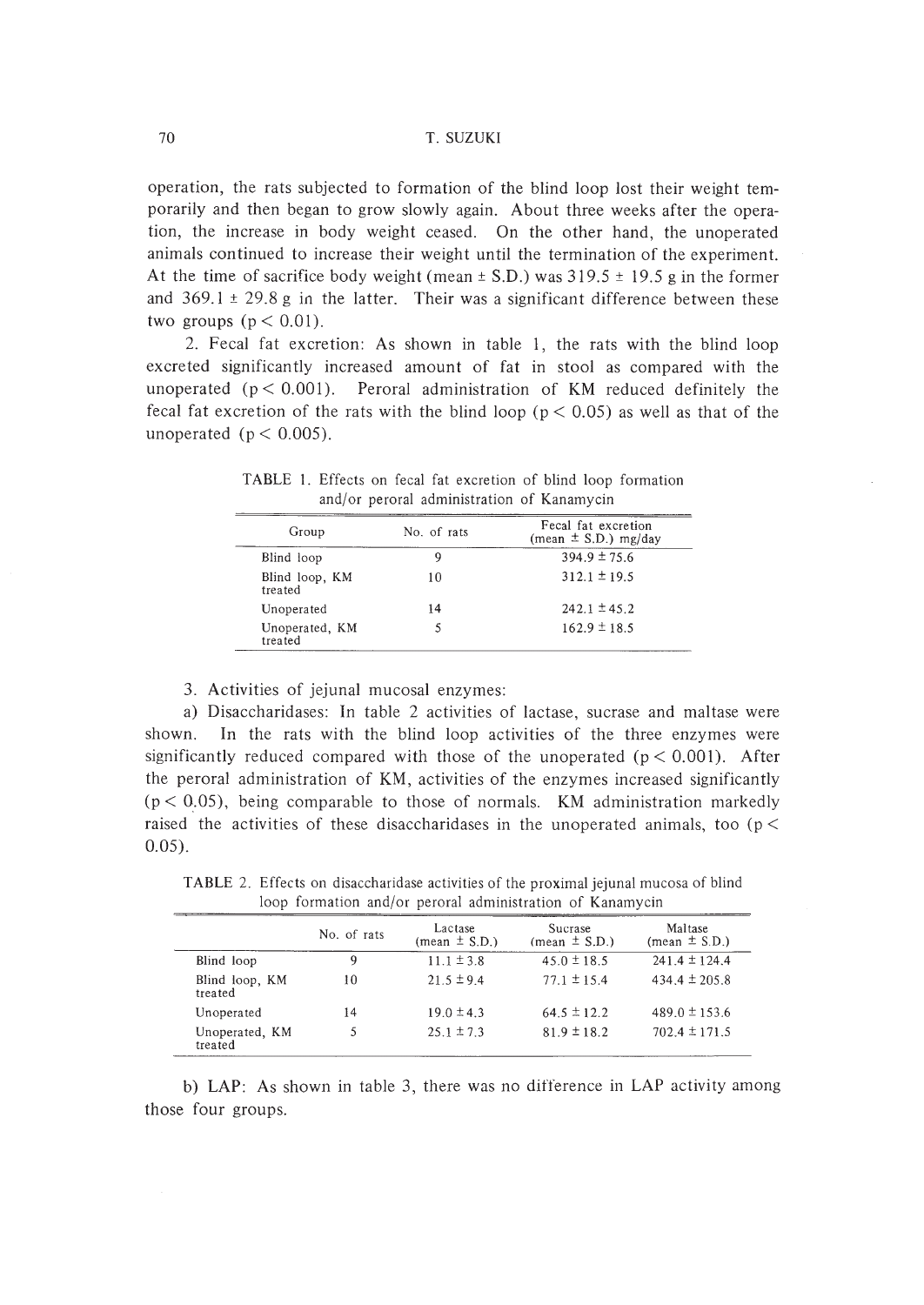| Group                     | No. of rats | Leucine aminopeptidase<br>activity (mean $\pm$ S.D.) |
|---------------------------|-------------|------------------------------------------------------|
| Blind loop                | 9           | $79.1 \pm 21.8$                                      |
| Blind loop, KM<br>treated | 10          | $80.5 \pm 9.2$                                       |
| Unoperated                | 14          | $71.3 \pm 14.6$                                      |
| Unoperated, KM<br>treated |             | $83.9 \pm 9.2$                                       |

TABLE 3. Effects on leucine aminopeptidase activity of the proximal jejunal mucosa of blind loop formation and/or peroral administration of Kanamycin

c) GGTP: In table 4 activities of GGTP were shown. In the rats with the blind Ipop activity of GGTP was markedly lowered compared with that of the unoperated ( $p < 0.005$ ) and was increased after peroral administration of KM  $(p < 0.01)$ . In the unoperated rats activity of GGTP was also increased by KM treatment as compared with that of the control ( $p < 0.05$ ).

TABLE 4. Effects on gamma-glutamyl transpeptidase activity of the proximal jejunal mucosa of blind loop formation and/or peroral administration of Kanamycin

| Group                     | No. of rats | GGTP activity<br>(mean $\pm$ S.D.) |
|---------------------------|-------------|------------------------------------|
| Blind loop                |             | $33.4 \pm 6.1$                     |
| Blind loop, KM<br>treated |             | $44.9 \pm 3.1$                     |
| Unoperated                |             | $47.7 \pm 6.3$                     |
| Unoperated, KM<br>treated |             | $69.4 \pm 14.8$                    |

4. Correlation between fecal fat excretion and enzyme activities: There was an inverse relationship between amount of fecal fat and activities of lactase (Fig. 3), sucrase (Fig. 4), maltase (Fig. 5) and GGTP (Fig. 6). On the other hand no correlation was found between fecal fat excretion and LAP activity (Fig. 7).

5. Morphology of the small intestine: Light microscopic examination was performed on histologic sections prepared from the blind loop and the proximal jejunum. There were no histologic abnormalities, such as distortion or destruction of villi and degeneration of en terocytes, in the mucosa of both blind loop and proximal jejunum.

#### DISCUSSION

The precise mechanism by which malabsorption is induced in the blind loop syndrome is not fully elucidated. Many studies, either clinical or experimental, have been done to make clear the pathogenesis of the blind loop syndrome. Macrocytic anemia was induced experimentally in dogs by Seyderhelm<sup>2)</sup> and in rats by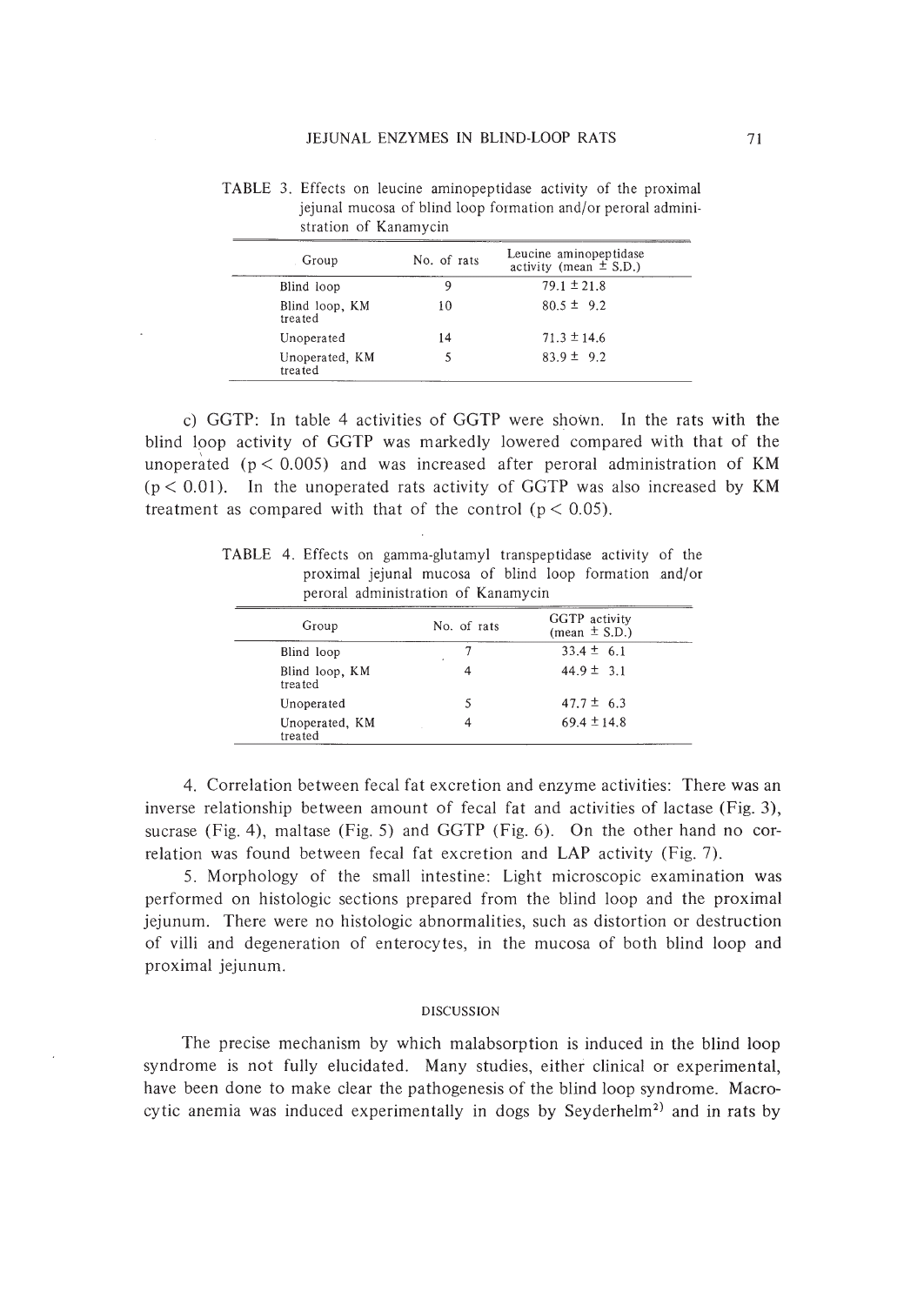



Fig. 3. Lactase activity of jejunal mucosa vs. fecal fat excretion.

• Blind loop • Blind loop. KM treated  $\circ$  Unoperated  $\circ$  Unoperated. KM treated

Fig.4. Sucrase activity of jejunal mucosa vs. fat excretion

**Blind loop. KM** treated • Blind loop

o Unoperated. KM treated o Unoperated



Fig. 5. Maltase activity of jejunal mucosa vs. fecal fat excretion.

• Blind loop • Blind loop. KM treated  $\circ$  Unoperated  $\circ$  Unoperated. KM treated

Fig. 6.  $\gamma$ -Glutamyl transpeptidase activity of jejunal mucosa vs. fecal fat excretion.

• Blind loop • Blind loop. KM treated

 $\circ$  Unoperated  $\circ$  Unoperated. KM treated

Cameron<sup>7</sup>. Since Aitken et al.<sup>13)</sup> succeeded in producing steatorrhea in rats, steatorrhea induced in animals have been reported by Panish<sup>14)</sup> and Hoet<sup>15)</sup>. In this study rats with a self-filling loop developed the blind loop syndrome as shown by the increased amount of fecal fat and retarded growth.

Abnormal proliferation of intestinal bacteria was found in the blind loop syndrome<sup>16</sup>)<sup>17</sup>. Improvement of clinical states in the blind loop syndrome by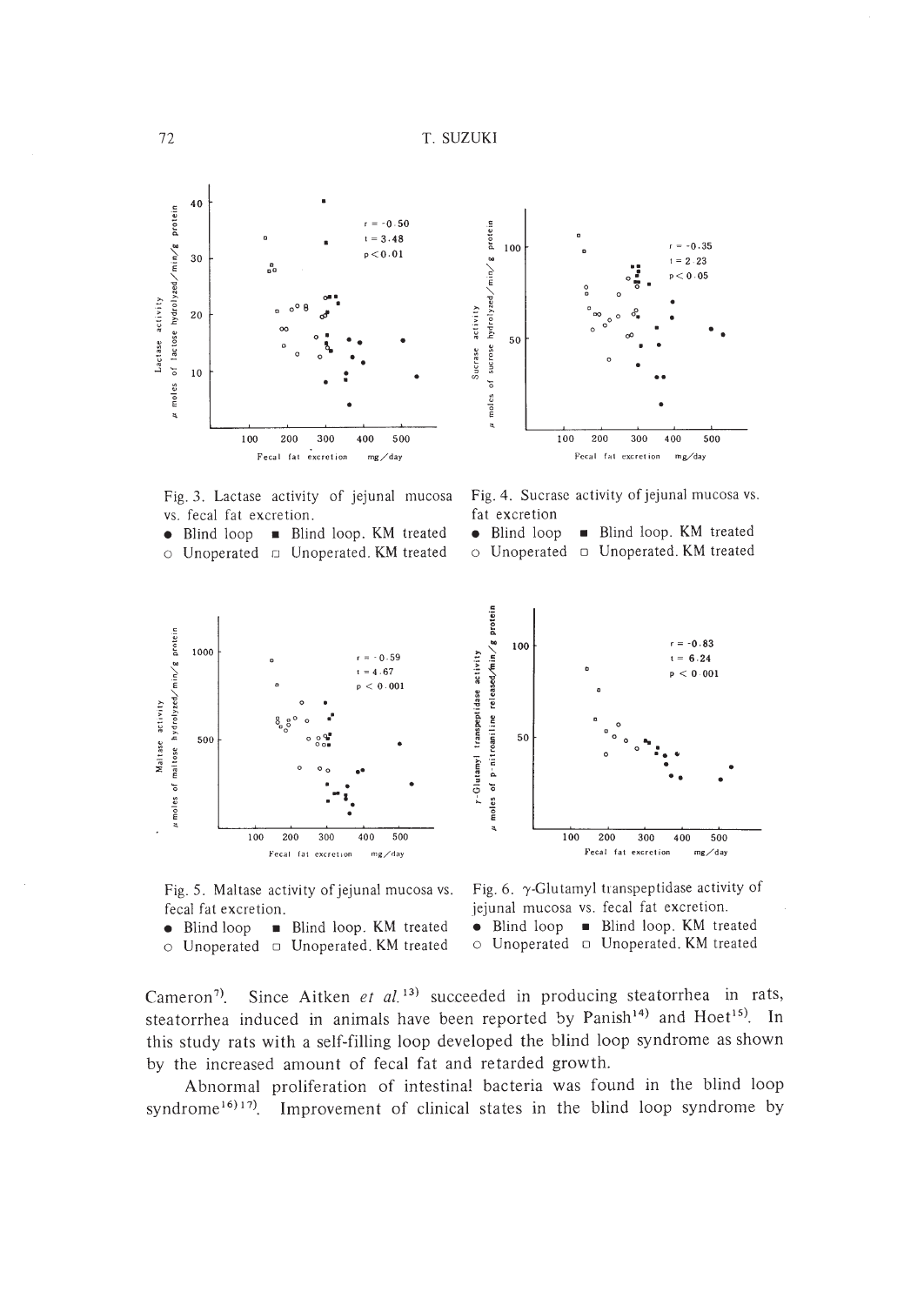

Fig. 7. Leucine aminopeptidase activity of jejunal mucosa vs. fecal fat excretion.

- Blind loop
- **Blind loop. KM** treated
- o Unoperated
- o Unoperated. KM treated

antibiotic therapy suggests that intestinal bacteria may play an important role in the development of steatorrhea<sup>16) 17</sup>)<sup>18) 19</sup>). Amelioration of steatorrhea observed after the peroral administration of KM in this study supports the concept.

It is widely accepted that impaired fat absorption in the blind loop syndrome is caused by the altered bile acids metabolism, deconjugation of bile acids induced by bacterial overgrowth in the small intestine<sup>19)20</sup>)<sup>21</sup>)<sup>22</sup>)<sup>22</sup>)<sup>23</sup>)<sup>24</sup>. Dawson *et al.*<sup>20</sup> found that there were not only reduced absorptions of fat and sugar but also severe mucosal injuries including destruction of villi in the rat intestine which had been incubated in a deoxycholate solution. From these facts, they inferred that steatorrhea in the blind loop syndrome might be due to intestinal injuries which were caused by free bile acids, i.e. products of deconjugation of bile acids by intestinal bacteria. On the contrary, no light microscopic abnormalities in the intestinal mucosa were found in the blind loop syndrome by many investigators<sup>15</sup>)<sup>19</sup>)<sup>23</sup>)<sup>25</sup>)<sup>26</sup>) 27). In this study there was no light microscopic abnormality in histologic sections prepared from the blind loop and the proximal jejunum. Kim *et al.*<sup>21</sup> and Tabaqchali *et*  $al^{(22)}$  could not find any histologic abnormality in the intestinal mucosa in both clinical and experimental blind loop syndrome, but they observed a decreased concentration of conjugated bile salts in the intestinal juice and improvement in steatorrhea by peroral administration of conjugated bile salts. From these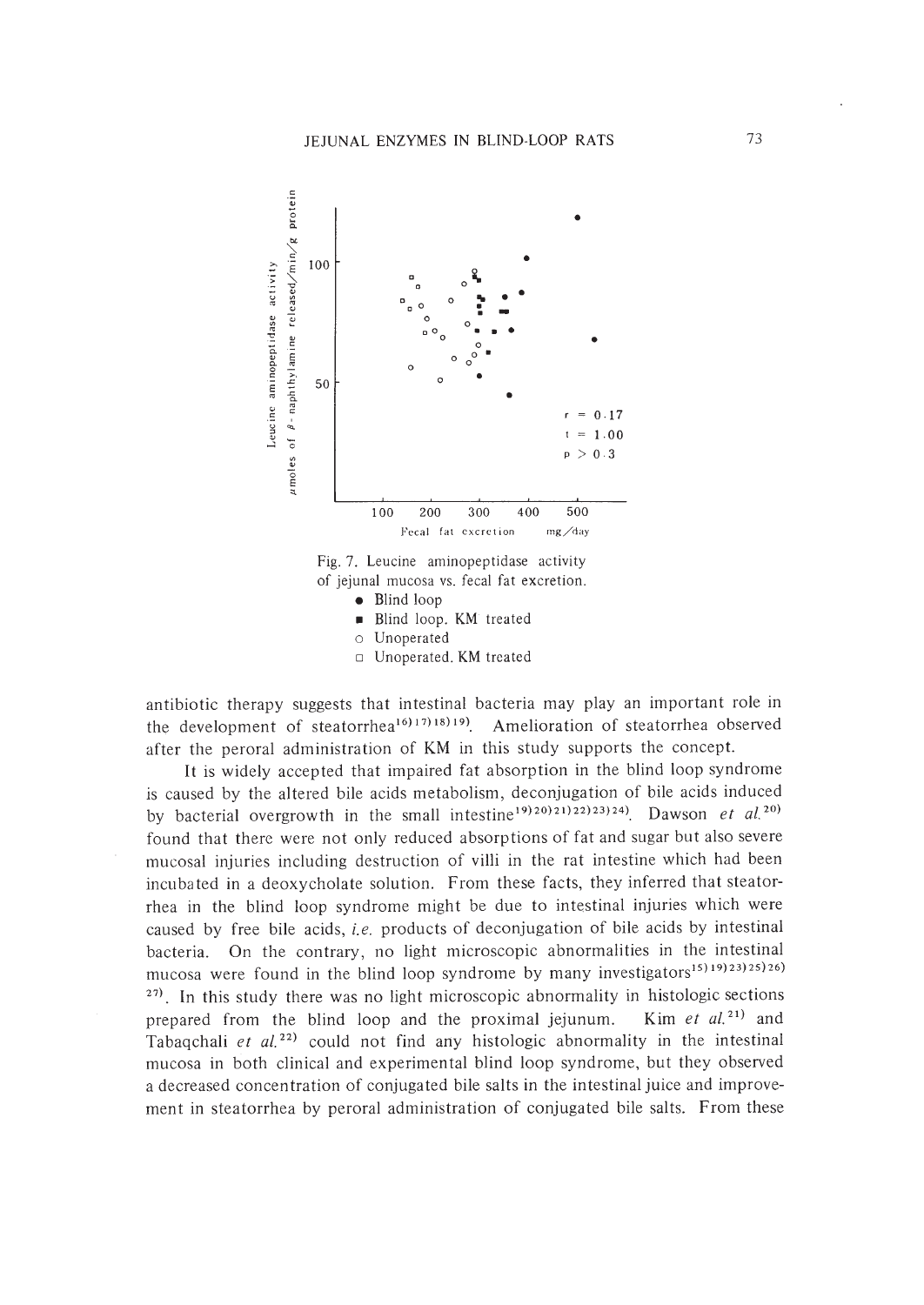results they presumed that steatorrhea in the blind loop syndrome might not be caused by the impaired ability of an injured enterocyte to absorb fat but by an inadequate concentration of conjugated bile salts for micelle formation. On the contrary, Rosenberg *et ai. 23)* found that there was an adequate concentration of bile acids for micelle formation and that high level of free bile acids was also present in the intestinal juice of patients with a stagnation syndrome and stated that free bile acids might play an important role in the development of steatorrhea in the blind loop syndrome.

There have been many reports on the inhibitory effects of free bile acids on the absorption of water, amino acids and glucose in the small intestine<sup>28)29</sup>(30)31)32). In the study on rats with a self-filling loop, Gracey *et al.* 33)34) noted a rise in the free bile acids level in jejunal juice, decreased monosaccharide absorption and morphological changes, which could not be detected by light microscopy, *i.e.* distortion and destruction of microvilli, swelling and vacuolation of mitochondria and retention of fat droplets in the intestinal epithelium on electron microscopic observation. From these facts they considered the deleterious effect of free bile acids on intestinal mucosa as the cause of the blind loop syndrome. In patients with intestinal stasis syndrome, several defects in mucosal fat absorption, *i.e.* decreased numbers of fat particles in absorptive cells, decreased numbers of absorptive cells participating in fat absorption and impaired transport of chylomicrons out of the absorptive cells into the lamina propria, were also demonstrated by electron microscopic examination of jejunal biopsies<sup>35)</sup>. Moreover, this study revealed decreased activities of jejunal disaccharidases and GGTP associated with steatorrhea in rat blind loop syndrome. Gracey *et al. <sup>36</sup> )* also reported that feeding sodium deoxycholate orally to rats caused depression of the activity of the small intestinal enzymes.

In the process of digestion and absorption of sugar and protein, they are primarily hydrolyzed into oligosaccharides and peptides by the action of enzymes secreted by the stomach and the pancreas in the lumen of the digestive tract, and finally almost all of them are taken up into enterocytes by the energy-requiring system, partly related to a sodium expenditure pump, after broken down into monosaccharides and amino acids, respectively, by enzymes present in the brush border facing the intestinal lumen<sup>37)38)39</sup>. Enzymes assayed in this study are mainly located in the brush border of the enterocyte. Disaccharidases playa fundamental role in digestion of sugars<sup>40)</sup>. GGTP also participates in absorption of amino  $acids<sup>41</sup>$ .

After the administration of KM, decreased activities of disaccharidases and GGTP were raised with concomitant improvement in steatorrhea in rats with the blind loop. It may be inferred, therefore, that malabsorption of sugar and protein as well as fat exists in the blind loop syndrome.

In the unoperated rats, administration of KM decreased the fecal fat and elevated the activities of jejunal disaccharidases and GGTP. Growth stimula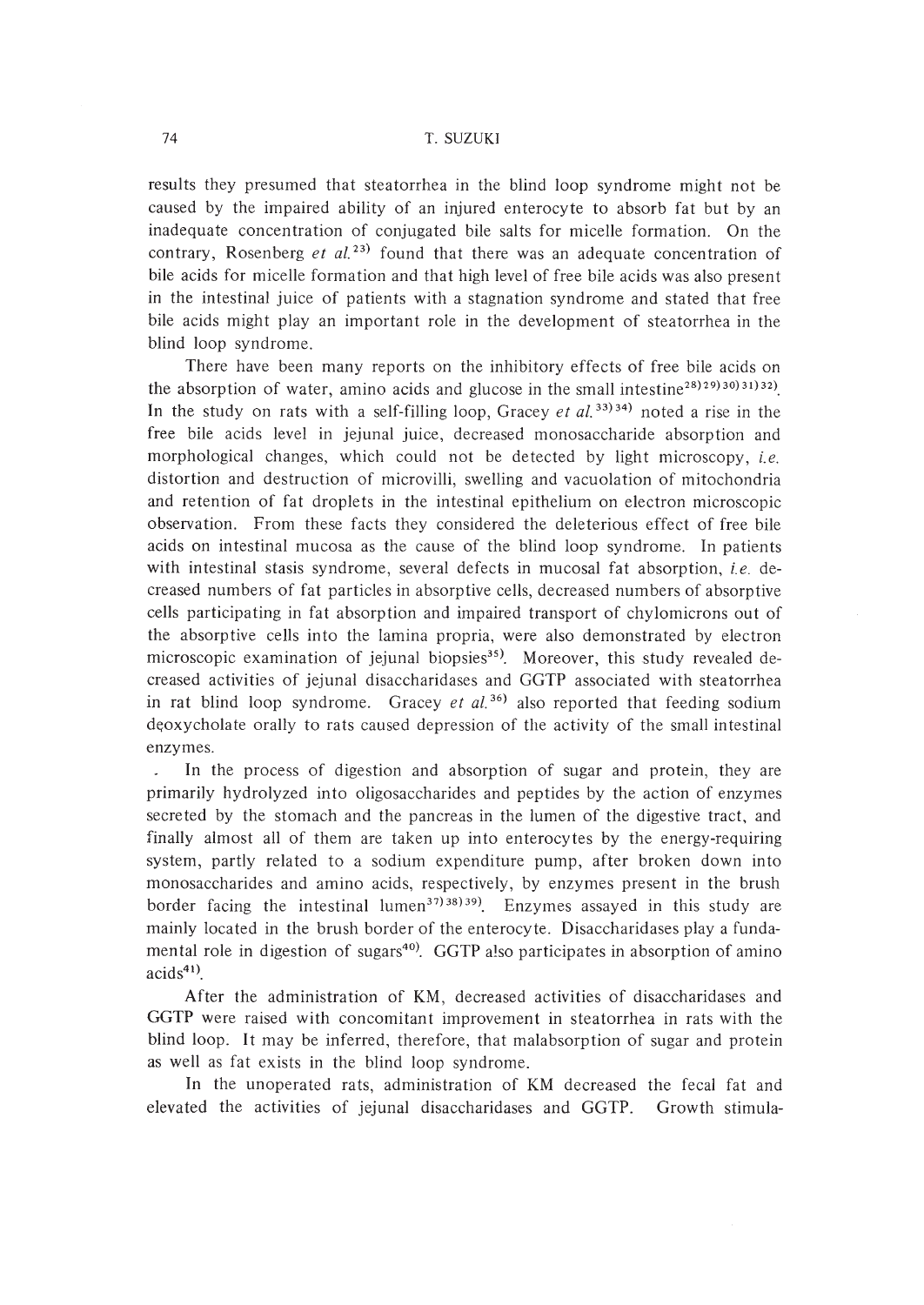tion<sup>42)</sup>43) and/or enhanced absorption of calcium<sup>44)</sup> and amino acids<sup>45)46)</sup> were induced by antibiotic feeding in conventional animals but not in germ-free ones<sup>42)43)</sup>. These phenomena may show that mild malabsorption caused by subclinical infection of the intestine was improved by antibiotics<sup>47)</sup>. Results of this study support the concept that intestinal infections may have inhibitory effects on its digestive and absorptive abilities.

Presence of an inverse relationship between fecal fat excretion and activities of lactase, sucrase, maltase. and GGTP suggests that lowered activities of these enzymes are closely related to the malabsorption in the blind loop syndrome. Steatorrhea and decreased activities of jejunal disaccharidases and GGTP observed in the rats with the blind loop syndrome may indicate that an impairment in absorption of sugar and protein as well as fat develops in the blind loop syndrome.

LAP, whose activity was not affected either by blind loop formation or by KM administration, may show a different response to some cytotoxic agents from the other enzymes. This possibility is partly supported by the fact that LAP activity was even increased histochemically in the idiopathic steatorrhea accompanying severe intestinal mucosal damages on a light microscopy<sup>48)</sup>.

#### SUMMARY

Determinations of fecal fat excretion and activities of upper jejunal mucosal enzymes, *i.e.* lactase, sucrase, maltase, leucine aminopeptidase and gamma-glutamyl transpeptidase, were performed in rats subjected to self-filling blind loop formation in the jejunum.

I) Rats with the blind loop showed increased fecal fat excretion and retarded growth as compared with the unoperated.

2) Activities of jejunal mucosal disaccharidases and gamma-glutamyl transpeptidase were lowered in rats with the blind loop, while no change was recognized in leucine aminopeptidase activity.

3) In rats with the blind loop, no light microscopic abnormalities were noted in the mucosa either of the blind loop segment or upper jejunum.

4) In rats with the blind loop, peroral administration of Kanamycin induced both decrease in fecal fat excretion and increase in activities of jejunal mucosal disaccharidases and gamma-glutamyl transpeptidase. The similar effects of Kanamycin on the jejunal mucosal enzyme activities and fecal fat excretion were also recognized in the unoperated. Leucine aminopeptidase activity, however, was not affected by peroral administration of Kanamycin.

5) There was an inverse relationship between fecal fat excretion and activities of lactase, sucrase, maltase and gamma-glutamyl transpeptidase, but no relationship between fecal fat excretion and leucine aminopeptidase activity was noted.

6) Impaired digestion and absorption of sugar as well as of protein seem also to be present due to lowered activities of brush border enzymes in the blind loop syndrome.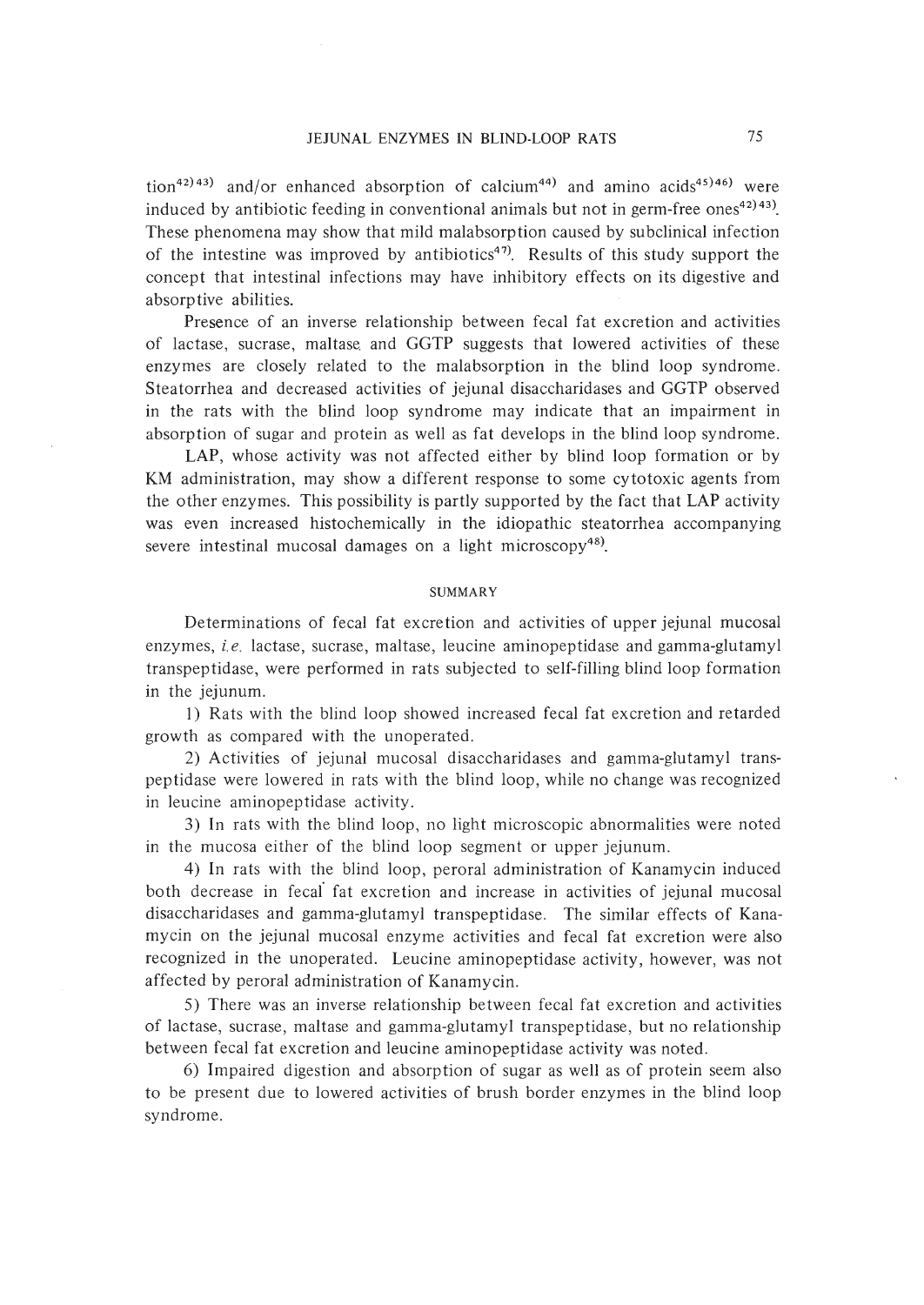#### REFERENCES

- I) White, W. H., Quoted by Pimpwarker, B. D., Blind loop syndrome, In Gastroenterology Vol. II, Edited by H. L. Bockus, W. B. Sanders Company, Philadelphia, 1964, p. 164.
- 2) Seyderhelm, R., Lehmann, W. and Wichels, P., Experimentelle intestinale pernizibse Anamie beim Hund, *Klin. Wochenschr.,* 3, 1439, 1924.
- 3) Plotkin, G. R. and Isselbacher, K. J., Secondary disaccharidase deficiency in adult coeliac disease (nontropical sprue) and other malabsorption states, *N. Engl.* I. *Med.,* 271, 1033, 1964.
- 4) Welsh, J. D., Rohrer, V., May, J. C. and Walker, A., Human intestinal disaccharidase activity II. Disease of the small intestine and deficiency states, *Arch. Intern. Med.,* 117,495,1966.
- 5) Lindberg, T., Norden, A. and Josefson, L., Intestinal dipeptidases. Dipeptidase activities in small intestinal biosy specimens from a clinical material, *Scand.* I. *Gastroenterol.,3.,* 177, 1968.
- 6) Douglas, A. P. and Peters, T. J., Peptide hydrolase activity of human intestinal mucosa in adult coeliac disease, *Gut,* 11, 15, 1970.
- 7) Cameron, D. G., Watson, G. M. and Wits, L. 1., The experimental production of macrocytic anemia by operation on the intestinal tract, *Blood,* 4,803, 1949.
- 8) Sobel, C., Fecal lipids (Fat absorption coefficient) determination, Quoted in Medical Laboratory Technology and Clinical Pathology, Edited by M. J. Lynch, S. S. Raphael, L. D. Mellor, P. D. Spare and M. 1. H. Inwood, W. B. Sanders Company, Philadelphia, 1969, Asia edition, Igaku Shoin, LTD, Tokyo, 1969, p. 172.
- 9) Dahlqvist, A., Assay of intestinal disaccharidases, *Anal. Biochem.,* 22,99, 1968.
- 10) Goldbarg, J. A., Pineda, E. P. and Rutenburg, A. M., The measurement of activity of leucine aminopeptidase in serum, urine, bile and tissue, *Am.* J. *Gin. Pathol.,* 32,571, 1959.
- II) Orlowski, M., A new method for the determination of serum gamma-glutamyl transpeptidase activity, *Arch. Immunol. Ther. Exp..* 13, 538, 1965.
- 12) Lowry, O. H., Rosebrough, N. 1., Farr, A. L. and Randall, R. T., Protein measurement with Folin phenol reagent, *J. Biol. Chem.*, 193, 265, 1951.
- 13) Aitken, M. A., Badenoch, 1. and Spray, G. H.. Fat excretion in rats with intestinal culs-desac, *Br.* J. *Exp. Pathol.* 31,355, 1950.
- 14) Panish, J. F., Experimental blind loop steatorrhea, *Gastroenterology,* 45, 394, 1963.
- 15) Hoet, P. P. and Eyssen, H., Steatorrhea in rats with an intestinal cul-de-sac, *Gut,S,* 309, 1964.
- 16) Wirts, C. W. and Goldstein, F., Studies of the mechanism of post-gastrectomy steatorrhea, *Ann. Intern. Med.,* 58,309, 1964.
- 17) Bishop, R. F., Bacterial flora of the small intestine of dogs and rats with intestinal blind loops, *Br.* J *Exp. Pathol.,* 44, 189, 1963.
- 18) Badenoch, J., Steatorrhea in the adult, *Br. Med.* J., 2,963, 1960.
- 19) Donaldson, R. M. Jr., Studies on the pathogenesis of steatorrhea in the blind loop syndrome, *1. Gin. Invest.,* 44, 1815, 1965.
- 20) Dawson, A. M. and Isselbacher, K. 1., Studies on lipid metabolism in the small intestine with observation on the role of bile salts, J. *Clin. Invest.,* 39,730, 1960.
- 21) Kim, Y. S., Spritz, N., Blum, M., Terz, 1. and Sherlock, P., The role of altered bile acid metabolism in the steatorrhea of experimental blind loop, J. *Clin. Invest.,* 45,956, 1966.
- 22) Tabaqchali, S., Hatzioannou, 1. and Booth, C. c., Bile salt deconjugation and steatorrhea in patients with the stagnant loop syndrome, *Lancet,* 2, 12, 1968.
- 23) Rosenberg, I. H., Hardison, W. G. and Bull, D. M., Abnormal bile-salt patterns and intestinal bacterial overgrowth associated with malabsorption, *N. Engl.* J. *Med.,* 276, 1391, 1967.
- 24) Donaldson, R. M. Jr., Role of enteric microorganisms in malabsorption, *Fed. Proc., 26,*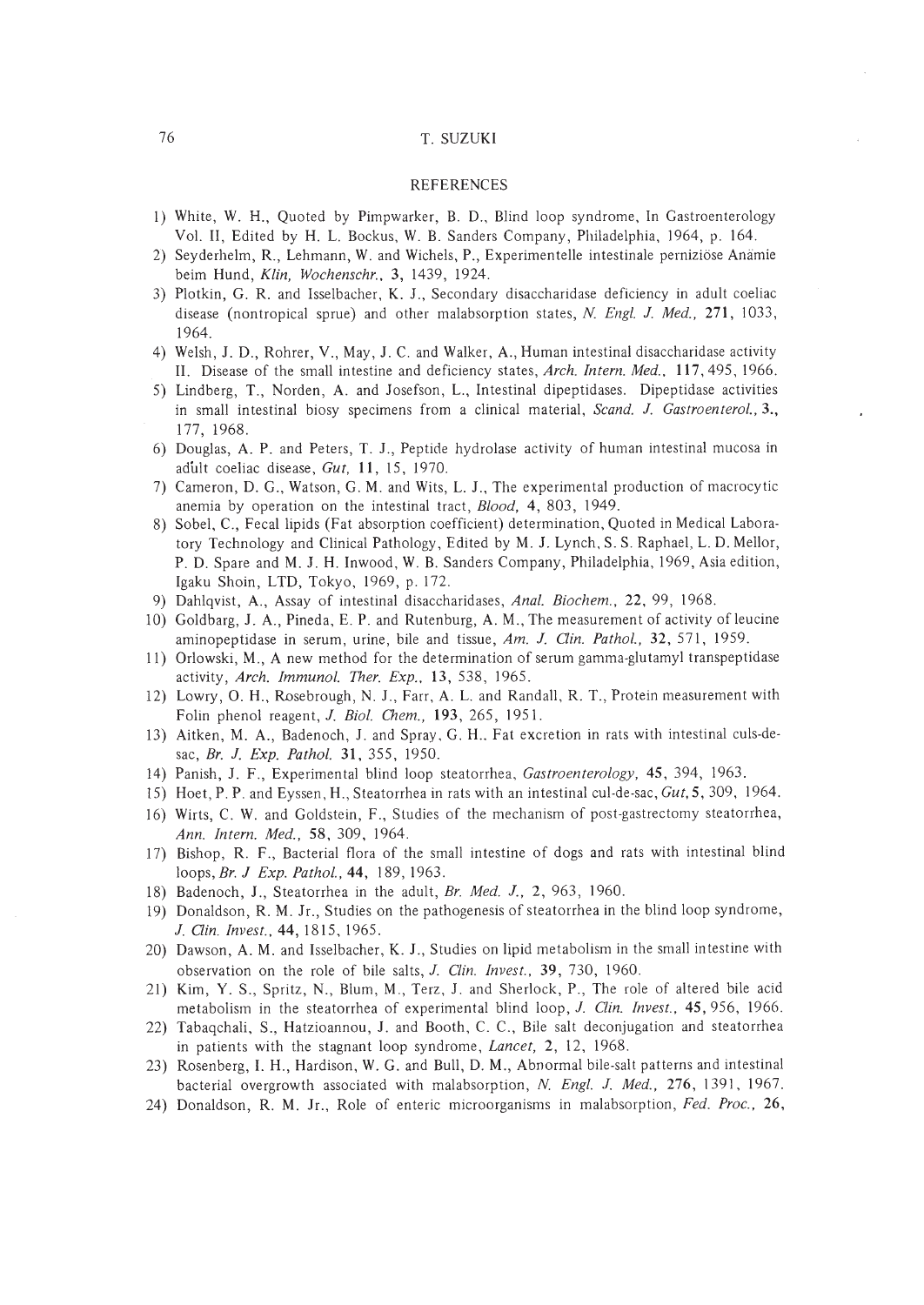1426, 1967.

- 25) Naish, J. M., Capper, W. M. and Brown, N. J., Intestinal pseudo-obstruction with steatorrhea, *Gut,* 1,62, 1960.
- 26) Rubin, C. E. and Dobbins, W. O. III., Peroral biopsy of the small intestine, *Gastroenterology,* 49,676, 1965.
- 27) Pearson, A. J., Brzechwa-Ajdukiewicz, A. and McCarthy, C. F., Intestinal pseudo-obstruction with bacterial overgrowth in the small intestine, *Am.* J. *Dig. Dis.,* 14, 200, 1969.
- 28) Pope, J. L., Parkinson, T. M. and Olson, J. A., Action of bile salt on the metabolism and transport of water-soluble nutrient by perfused rat jejunum in vitro, *Biochim. Biophys. Acta,* 130,218, 1966.
- 29) Forth, W., Rummel, W. and Glasner, H., Zur resorptionshemmenden Wirkung von Gallensauren, *Naul1yn Schmiedebergs Arch. Pharmacol.,* 254, 364, 1966.
- 30) Teem, M. V. and Phillips, S. F., Perfusion of the hamster jejunum with conjugated and unconjugated bile acids: Inhibition of water absorption and effect on morphology, *Gastroenterology,* 62, 261, 1972.
- 31) Gracey, M., Burke, V. and Oshin, A., Reversible inhibition of intestinal active sugar transport by deconjugated bile salt in vitro, *Biochim. Biophys. Acta,* 225, 308, 1971.
- 32) Gracey, M., Burke, V. and Oshin, A., Influence of bile salts on intestinal sugar transport in vivo, *Scand.* J. *Gastroenterol.* , 6, 273, 1971.
- 33) Gracey, M., Burke, V., Oshin, A., Barker, J. and Glasgow, E. F., Bacteria, bile salts and intestinal monosaccharide malabsorption, *Gut,* 12, 683, 1971.
- 34) Gracey, M., Papadimitriou, J. and Bower, G., Ultrastructural changes in the small intestines of rats with self.filling blind loops, *Gastroenterology,* 67,646, 1974.
- 35) Ament, M. E., Shimoda, S. S., Saunders, D. R. and Rubin, C. E., Pathogenesis of steatorrhea in three cases of small intestinal stasis syndrome, *Gastroenterology,* 63, 728, 1972.
- 36) Gracey, M., Houghton, M. and Thomas, J., Deoxycholate depresses small-intestinal enzyme activity, *Gut,* 16,53, 1975.
- 37) Crane, R. K., Hypothesis for mechanism of intestinal active transport of sugars, *Fed. Proc.,* 21,891,1962.
- 38) Alvarado, F. and Crane, R. K., Studies on the mechanism of intestinal absorption of sugars, *Biochim. Biophys. Acta,* 93, 116, 1964.
- 39) Crane, C. W., Some aspects of protein absorption and malabsorption, In Malabsorption, Edited by R. H. Girdwood and A. V. Smith, Edinburgh University Press, Edinburgh, 1969, p.26.
- 40) Dahlqvist, A., Absorption of sugars and related enzymes, In Malabsorption, Edited by R. H. Girdwood and A. V. Smith, Edinburgh University Press, Edinburgh, 1969, p.41.
- 41) Greenberg, E., Wollenger, E. E., Flisher, G. A. and Engstom, G. W., Demonstration of  $\gamma$ glutamyl transpeptidase activity in human jejunal mucosa, *Clin. Chim. Acta,* 16,79, 1967.
- 42) Wostmann, B. S., Knight, P. L. and Reyniers, J. A., The influence of orally administered penicillin upon growth and liver thiamin growing germfree and normal stock rats fed a thiamin-deficient diet, 1. *Nutr..* 66, 577, 1958.
- 43) Forbes, M. and Park, T. T., Growth of germ.free and conventional chicks: Effect of diet, dietary penicillin and bacterial environment, J. *NUlr.,* 67,69, 1959.
- 44) Migicovsky, B. B., Nielson, A. M., Gluck, M. and Burgess, R., Penicillin and calcium absorption, *Arch. Biochem. Biophys.,* 34, 479, 1951.
- 45) Caroll, R. W., Hensley, G. W., Sittler, G. L. Wilcox, E. L. and Graham, W. R. Jr., Absorption of nitrogen and amino acids from soy·bean meal as affected by heat treatment or supplementation with Aureomycin or methionine, *Arch. Biochem. Biophys.,* 45, 260, 1953.
- 46) Draper, H. H., The absorption of radiolysin by the chick as affected by penicillin administra-